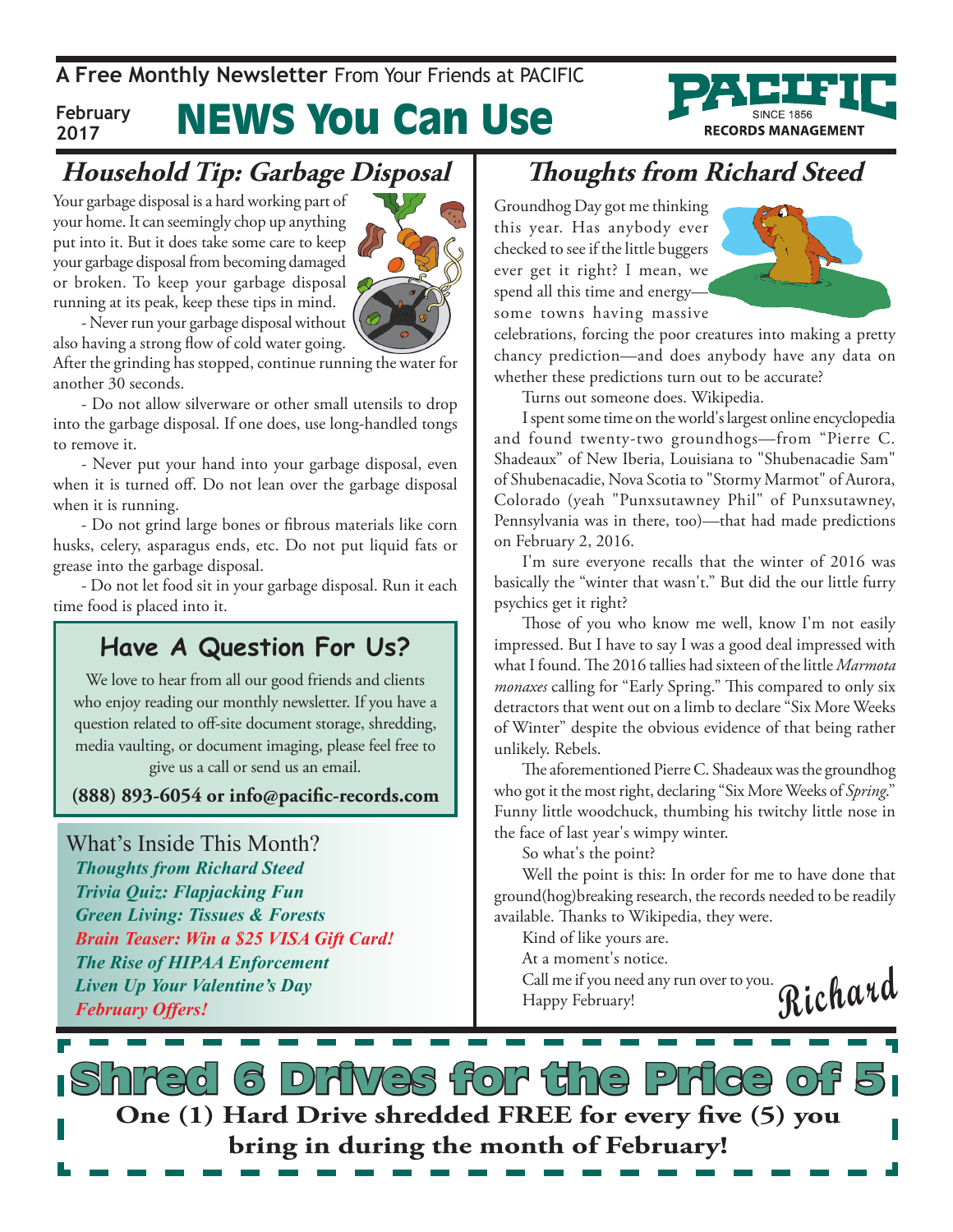

10. Hash browns were properly called "hashed brown potatoes" before the name was shortened to "hash browns." When did this name change become commonly used?

### **February Holidays and Events**

**Daily Observances:** 1. No Politics Day 2 Ground Hog Day 2 Candlemas 3 The Day the Music Died 4 Eat Ice Cream for Breakfast Day 5 National Weatherman's Day 5 Superbowl Sunday 6 Lame Duck Day 7 Wave All you Fingers at Your Neighbor Day 8 Boy Scout Day 8 Kite Flying Day 9 Toothache Day 10 Umbrella Day 11 National Inventors Day 12 Abraham Lincoln's Birthday 12 Plum Pudding Day 13 Clean out Your Computer Day 13 Get a Different Name Day 14 Ferris Wheel Day 14 National Organ Donor Day 14 Valentine's Day 15 Candlemas 15 National Gum Drop Day 15 Singles Awareness Day 16 Do a Grouch a Favor Day 17 Random Acts of Kindness Day 18 National Battery Day 18 National Drink Wine Day 19 National Chocolate Mint Day 20 Cherry Pie Day 20 Hoodie Hoo Day 20 Love Your Pet Day 20 President's Day 21 Card Reading Day 22 George Washington's Birthday 22 Be Humble Day 22 Walking the Dog Day 22 International World Thinking Day 23 International Dog Biscuit Appreciation Day 23 Tennis Day 24 National Tortilla Chip Day 25 Pistol Patent Day 26 Carnival Day 26 National Pistachio Day 26 Tell a Fairy Tale Day 27 Polar Bear Day 27 No Brainer Day 28 Mardi Gras 28 National Tooth Fairy Day

The material contained in this newsletter is for informational purposes only and is based upon sources believed to be reliable and authoritative; however, it has not been independently verified by us. This newsletter should not be construed as offering professional advice. For guidance on a specific matter, please consult a qualified professional.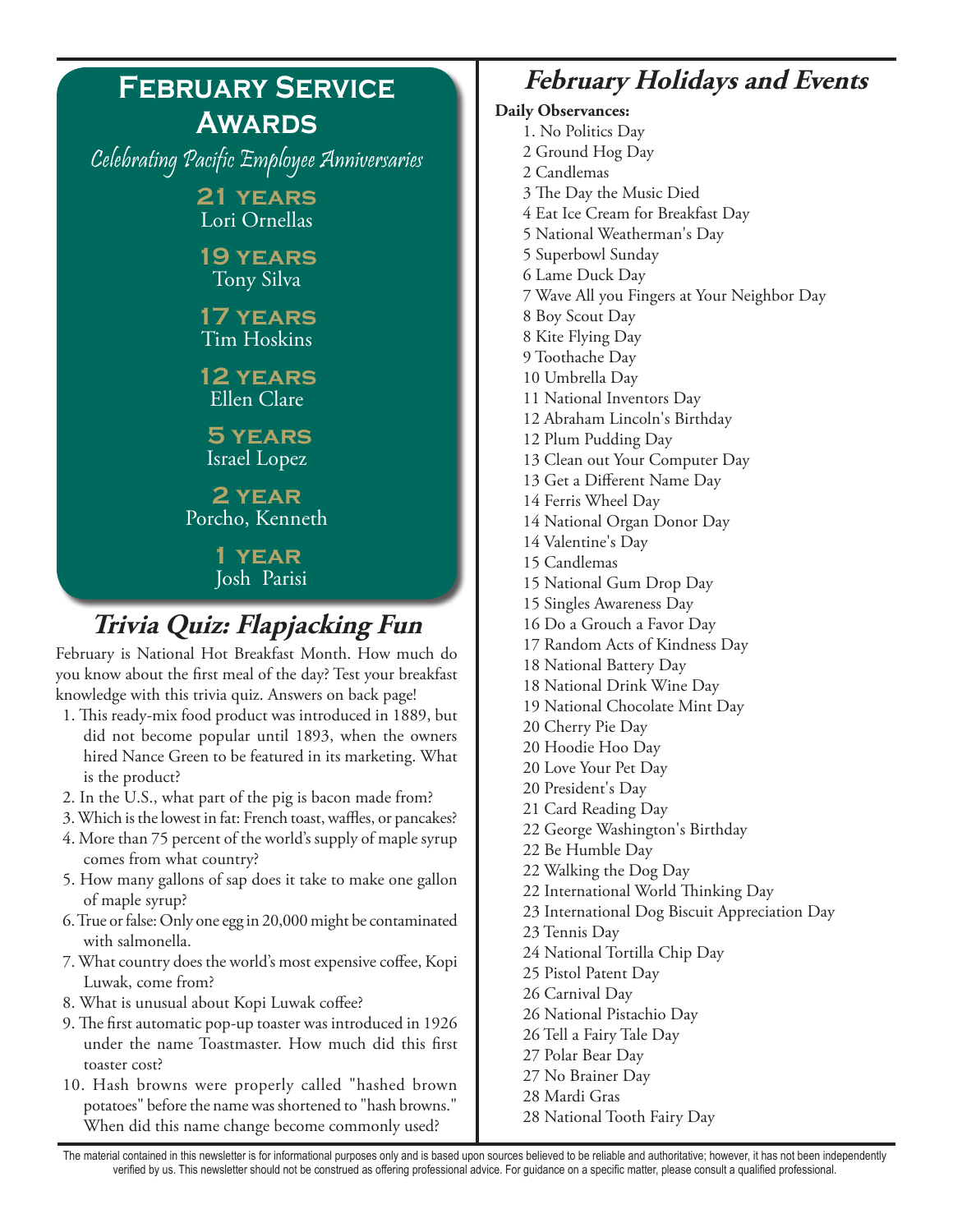## PacBlog **What to Do If Your Identity Is Stolen**

PacBlog is the monthly web log of Pacific Records Storage To read this month's installment, please click the title below.

### https://pacific-records.com/ what-to-do-if-your-identity-is-stolen

You may also access the PacBlog at the URL below. There you will find this month's installment along with archives of previous installments.

**http://pacific-records.com/category/pacnews**

*"Learn to get in touch with the silence within yourself and know that everything in this life has a purpose."* —Elisabeth Kubler-Ross

**Do You Want To Win A \$25 VISA Gift Card?**



Each month we'll give you a

new challenge of some type. All those who reply with a correct answer are eligible to win. At the end of the month we'll draw a lucky name.

Here is this month's challenge: **Last Month's Answer to:** *Why don't mountains get cold in*  What do a car, a tree, and an elephant have in common?

*the winter?*

Email your answer to **info@pacific-records.com Last month's Winner: DEBBI DOVERSPIKE GLOBERUNNERS, INC "They Wear Snow Caps"**

### **Green Living: Tissues & Forests**

Aside from the pulp source used for making tissues, some manufacturers also use dangerous and highly toxic bleaching processes; plus fragrances and other additives with dubious origins.

Even for those of us who "buy green," the problem is you can't always trust what's written on the box. Some manufacturers use vague, green-sounding statements to refer to their forestry source. Terms like "renewable plantings" and "sustainably managed forests" which sound good, but are often used rather loosely.

It's better for consumers to look for solid statements on the product packaging, such as "no bleaching", "unbleached" and "100% recycled paper."

Thankfully, in recent years tissues made entirely from recycled paper are now more commonplace and affordable. A few of the brand names offering facial tissues with 100% recycled content include 7th Generation, Green Forest, Ecosoft, Marcal and White Swan.

In addition to saving trees, using recycled paper products brings other environmental benefits such as requiring 60% less energy and 50% less water than making paper from new materials.



"For the last time, I don't know what possessed my parents to sign my report card with a crayon."

## **3 months FREE secure Destruction service** *Get 3 months of free Secure Destruction service when you sign up for a new Secure Destruction account with a one-year agreement. Just mention this coupon! Email info@pacific-records.com for more information.*